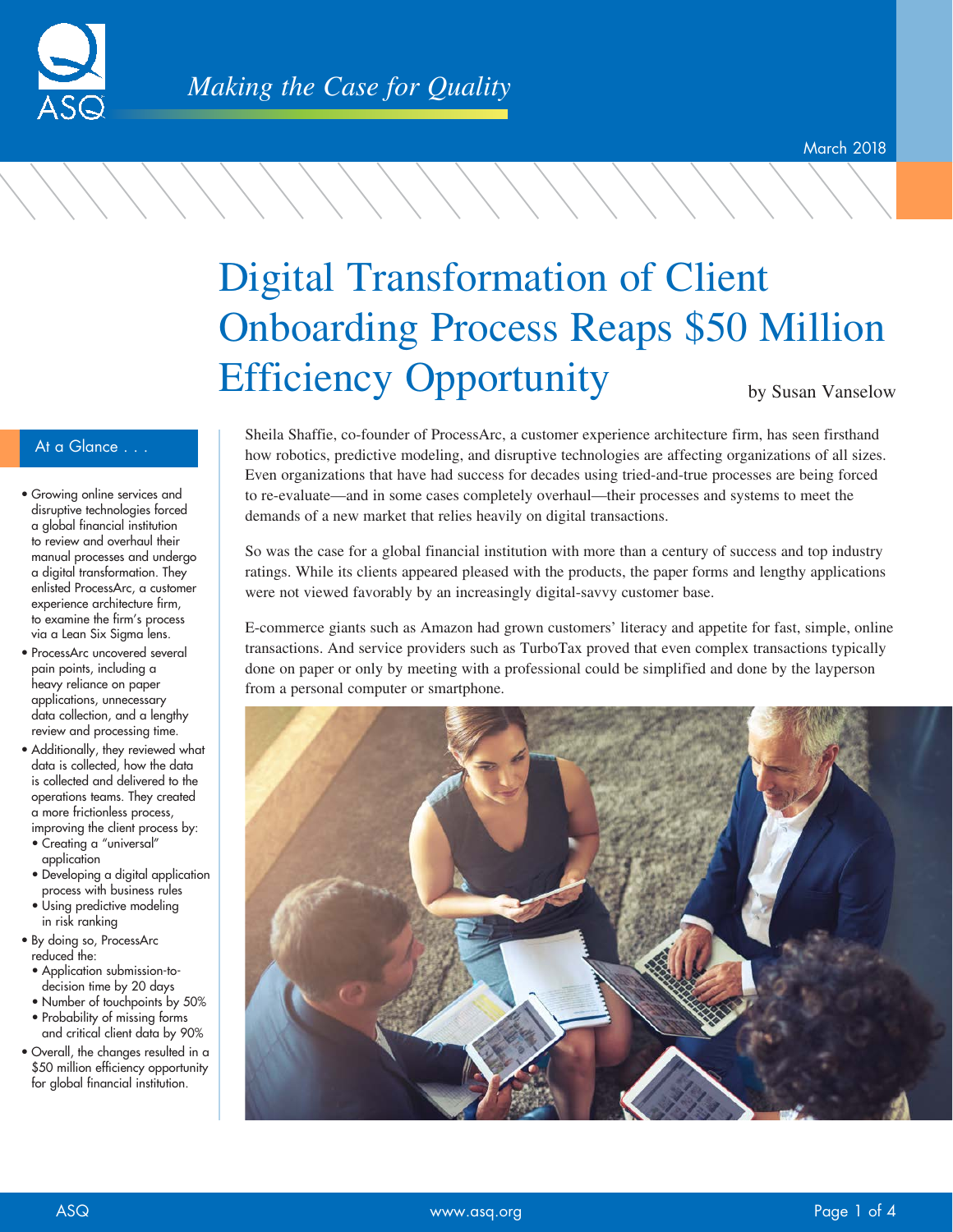In rapid order, providers offering online capabilities gained customers' attention and trust. A sea-level change was happening, and to meet the market's evolving needs, organizations such as the global financial institution needed to change.

### **ProcessArc's Objectives and Goal**

The global financial institution (the firm) asked ProcessArc to view its process through a Lean Six Sigma lens and guide them through a digital transformation. To start, Shaffie and the ProcessArc team outlined two objectives:

- 1. Walk through and fully assess the client onboarding process and overall experience, from initiating an application to securing an active and funded account.
- 2. Collect critical operational and financial data required to gauge the effectiveness of processes.

This information would help the team reach their goal of streamlining the application submission process, reducing the review and approval time, and improving the client experience via digital and process transformation.

## **Process Overview, From Application to Approval**

Roughly a half-million applications per year, more than 120 branches, 9,000 field employees, and millions of forms defined the landscape for taking a client application. Once submitted for processing, an application would trade hands between eight departments and undergo inspection more than eight times at various stages. In the meantime, clients waited on average 30 days to receive a final answer regarding their application. During this time, if client information was missing or captured incorrectly, the forms would be returned to the applicant or a financial representative at a branch office, resulting in a delay. Depending on where the application was in the process, work on the application could stop completely until the correct information was gathered and given to the proper department.

In their review, Shaffie's team focused on the onboarding process, both from a client and an operational perspective. They reviewed how



## Macro view of the client onboarding process— Initiation to account activation

**32***-day cycle time, of which only 45-100 minutes are actual value-add time Over* **85***% of applications required some level of rework and potential client recontact mental hand-offs with eight inspection points between them More than* **250** *application data fields required data, yet only 30% of said data was deemed critical by the operations team* **<sup>12</sup>** *systems*  **10***depart- involved*

*Summary: Over* **50***% of labor's* 

*efforts was focused on nonvalue-add activities, such as contacting the client for additional info, data entry, inspection, and applicant follow-ups.*

the financial representatives (the first client/firm touchpoint) interfaced with the applicants and leveraged available systems to compile the required data. They also examined the various touchpoints and other data required to complete the application so it could be submitted to the operations workgroup for processing.

## **Identifying a \$50 Million Efficiency Opportunity**

During their discovery, Shaffie's team noted several pain points, including:

- Heavy reliance on paper applications
- A lengthy review and processing time
- Manual data entry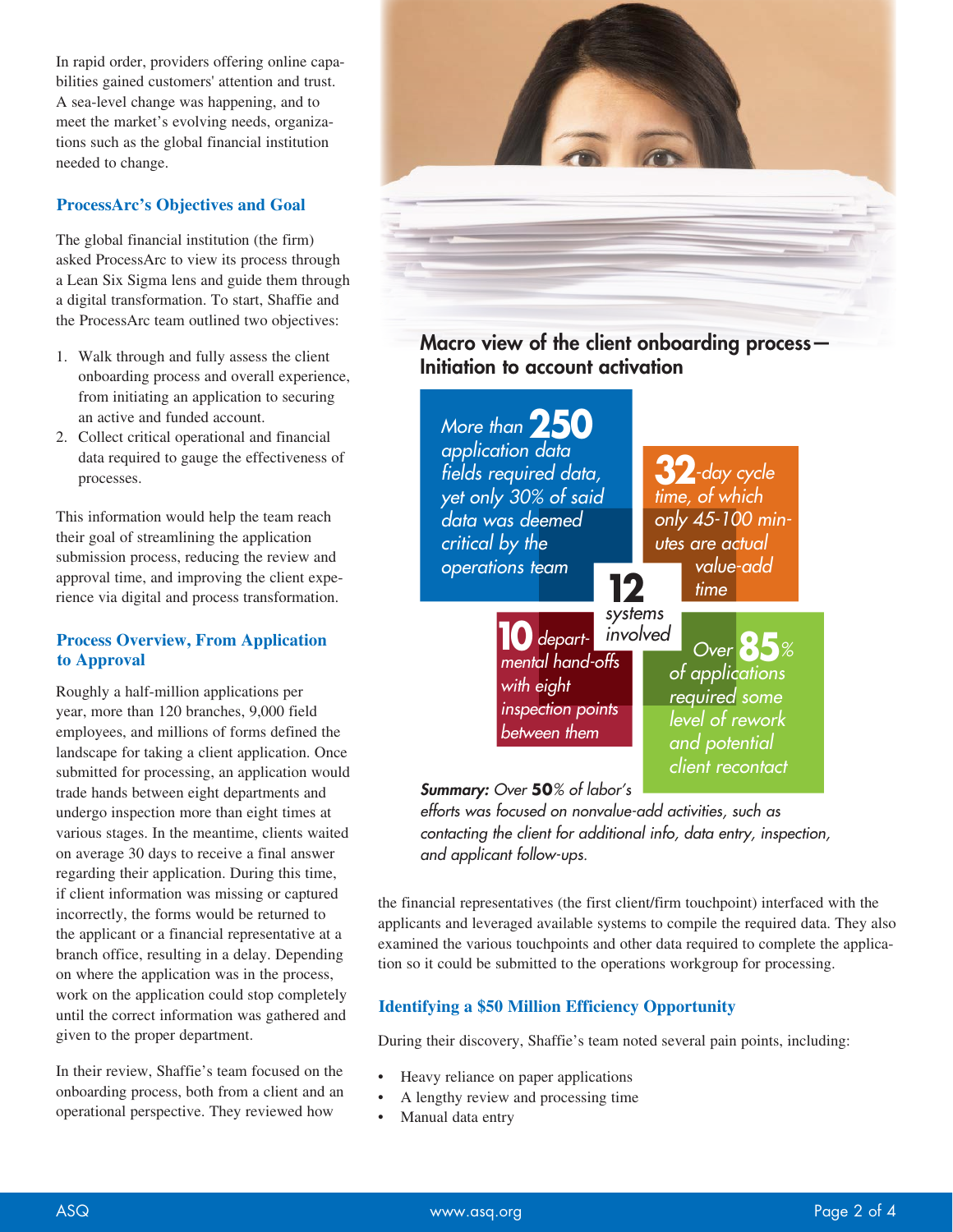- Submission of incomplete applications
- Unnecessary data collection

In addition, there was no standard workflow system to define the task sequence and help catch errors or breakdowns in the early stages of the process.

To open an account, applicants had to fill out multiple paper forms and deliver them to a financial representative via fax, email, or postal mail. The financial representative would in turn review the application data, manually enter it into a system, and proceed with submitting both the paper and digital data to the home office for processing. This processing

> *In addition to providing a poor customer experience, these issues ultimately resulted in productiv-*

*ity and cost waste. Shaffie's team noted that more*

*than* **45***% of the financial institution's labor effort was focused on nonvalue-add activities.*

period took approximately one month, of which only 45-100 minutes were spent assessing the data to accept and activate an account.

Shaffie's team noted that most clients purchased multiple products. Each product required a separate application, despite the fact that 85% of data gathered was identical. This redundancy negatively affected the client experience and raised the risk of fabricated inconsistencies (e.g., different home addresses, social security numbers, and/or birth dates).

Once completed, the applications were submitted to the operations workgroup. Here,

Shaffie's team examined how and where the collected data was being used to gauge risk level. To quantify the opportunity, they examined the:

- 1. Approximate cycle or response time after the application was submitted to operations
- 2. Value-add time in the entire process (i.e., how many minutes an operations team member spends reviewing the application)
- 3. Probability of having to review an application twice due to new findings or missing information (most often requiring client recontact)
- 4. General flow and hand-offs in the process

The lack of a workflow system with defined business rules, especially at the submission of the application stage by the branches, resulted in an 85% rework rate; application packets received would either be incomplete or missing critical data on an actual form. The team also learned that only 30% of the data collected was being captured in systems and deemed necessary for operational processing. This led to the question, "If it's not used, why is the data collected?"

Armed with these findings, Shaffie and her team reviewed the process with the executive team. They showed how—through digital transformation, a streamlined process, and a cohesive workflow—there was a \$70 million efficiency opportunity. With the firm on board, Shaffie's team began to outline steps for improvement.

*While the process took approximately* 

> *32 days, the value-add time—the time in which underwriters reviewed the applications—*

> > *was only*

*45-100 minutes.*

## **Digital and Process Transformation Solutions**

The transformation relied on revamping three key items in the firm's client onboarding process:

- What data is collected
- **How** the **data** is **collected** and **delivered** to the operations teams
- **How** the applications were **risk ranked**

ProcessArc proposed a multipronged approach that would simplify the application process, recoup lost time and costs, and provide a more digital experience, better addressing clients' need for convenience and simplified transactions. The

approach focused on three areas covering what and how data would be collected:

- 1. **Creation of a universal application.** ProcessArc's first recommendation was creation of a universal application to be used for all product types. By creating a universal form, Shaffie's team streamlined a large part of the application process. Given that many of the collected data points between products were similar (more than 80%), the new universal application eliminated duplicate data fields, making the application easier to complete, with reduced error risk and vastly improving the client experience.
- 2. **Digital application process with business rules.** A dynamic, business-rule-based questionnaire would assist in compilation of critical application data. The process could be initiated by either the client or the financial representative. Upon completion of the questionnaire, all